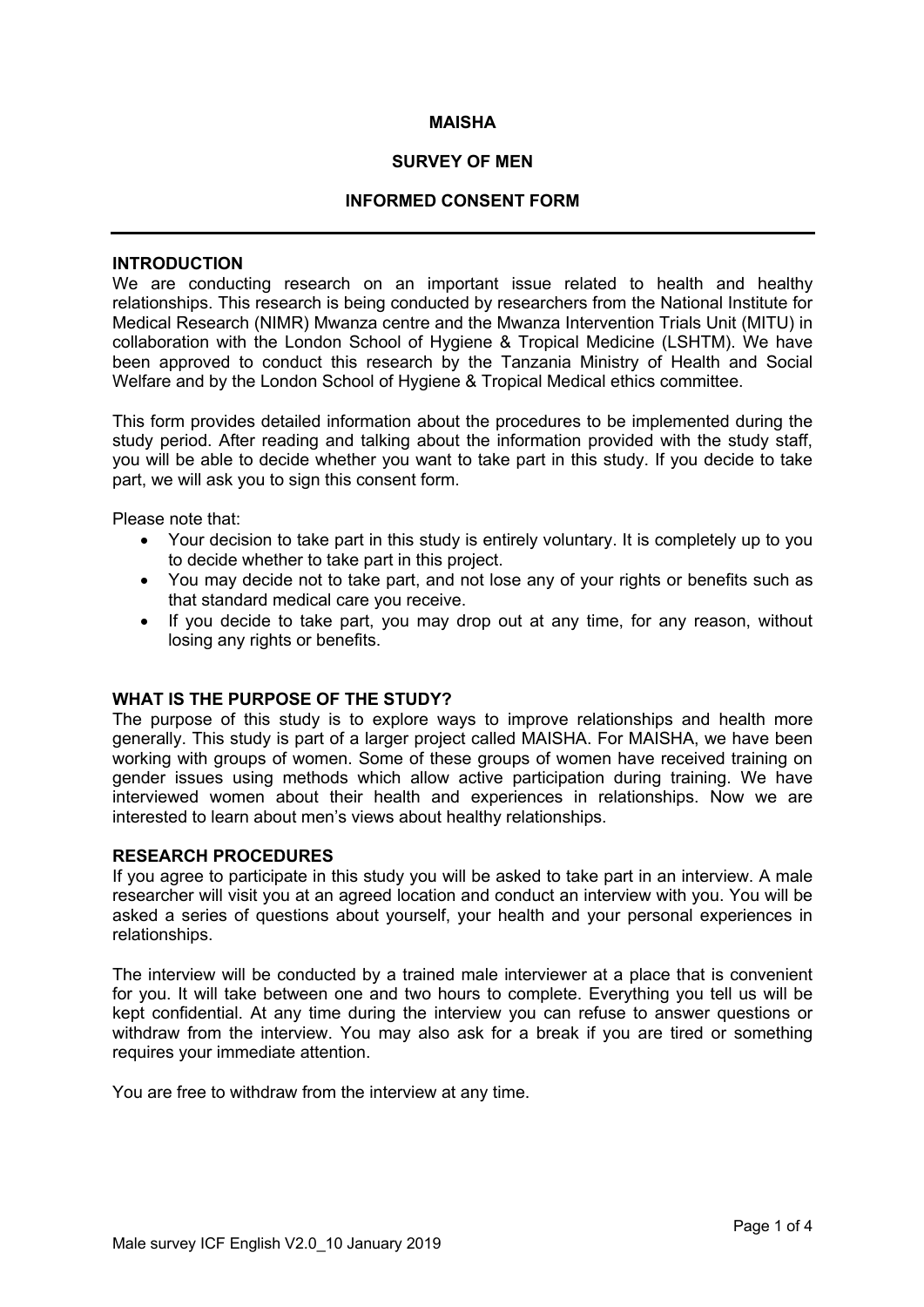# **RESULTS OF THE STUDY**

After we have completed the study and analyzed the information, we will inform you of the outcomes of the study through meeting(s) to be organized in Mwanza city. We will also inform local and national government of the findings.

# **HOW WILL THE INFORMATION I GIVE BE KEPT PRIVATE?**

All information collected in this study will remain confidential and will be kept securely in a locked location. Your name and contact details will not be recorded on the notes written during the discussions and will be kept separate from the information provided from the interviews. Only research team members can access it. Analysis will only be done using the study number and your identity will remain private and confidential, unless we are required by law to release the information. Reports about the study and results will be presented to the organizations that are working together for this study and at scientific meetings. Results of this study may also be published in scientific journals. All presentations and publications of the findings of this study will not include any information which allows you to be identified as one of the study participants. Within five years of study completion, all identifying information will be destroyed. You can, at any point, demand that we delete any data we collected from you during this study.

# **WHAT ARE THE RISKS, STRESS OF DISCOMFORT OF TAKING PART IN THIS STUDY?**

We do not expect that you will experience any harm by taking part in this study. However, some of the questions may be sensitive and you may feel embarrassed to discuss them. You can refuse to answer questions. You can also stop the interview or withdraw from the study if you feel uncomfortable. If you have any problems as a result of being in the study then you should discuss this with one of the persons named below.

### **WHAT ARE THE BENEFITS OF PARTICIPATING?**

This study may have no direct benefit to you. However, this research will help us to understand men's views about healthy relationship and to develop gender training programes for both women and men. It is hoped that such programmes may bring positive changes to the health of relationships in this community. Your participation in this study will provide information which could help you and others in your community in the future.

# **ARE THERE COSTS ASSOCIATED WITH PARTICIPATING IN THIS STUDY?**

There are no costs to you for participating in this study. Everyone who participates in the study will receive Tshs 8,000 after each interview. This is compensation for your time, inconvenience and other costs which may be related to your participation in the study.

### **LENGTH OF PARTICIPATION**

You will be asked to attend the interview around a week after signing this consent form. The interview will take between one and two hours to complete.

# **WHOM CAN I CONTACT IF I HAVE QUESTIONS OR NEED ADDITIONAL INFORMATION?**

We would like to answer all your questions. If you have any questions now, please ask us. If you have any questions later, you can also contact Dr Gerry Mshana Principal Investigator of this study at the National Institute for Medical Research) at the following address:

National Institute for Medical Research P.O. Box 11936 Mwanza, Tanzania Telephone: 028-250 0019 Mobile: Dr. Gerry Mshana: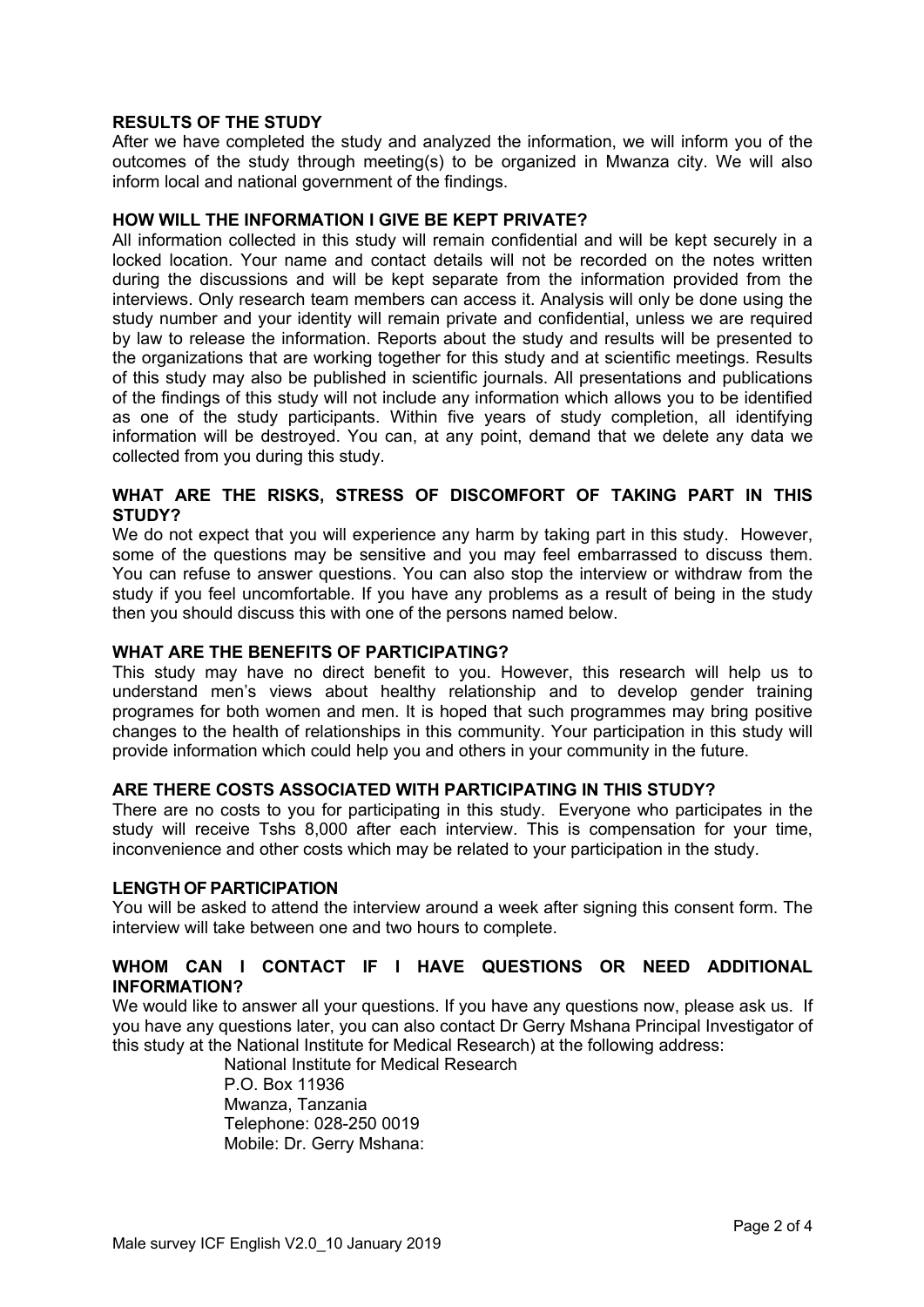If at any time you have any questions regarding your rights as a participant in this research study, you may contact Ms Joyce Ikingura at the address shown below:

> Medical Research Coordinating Committee National Institute for Medical research P.O. Box 6953 Dar es Salaam, Tanzania Telephone: 022-212 1400